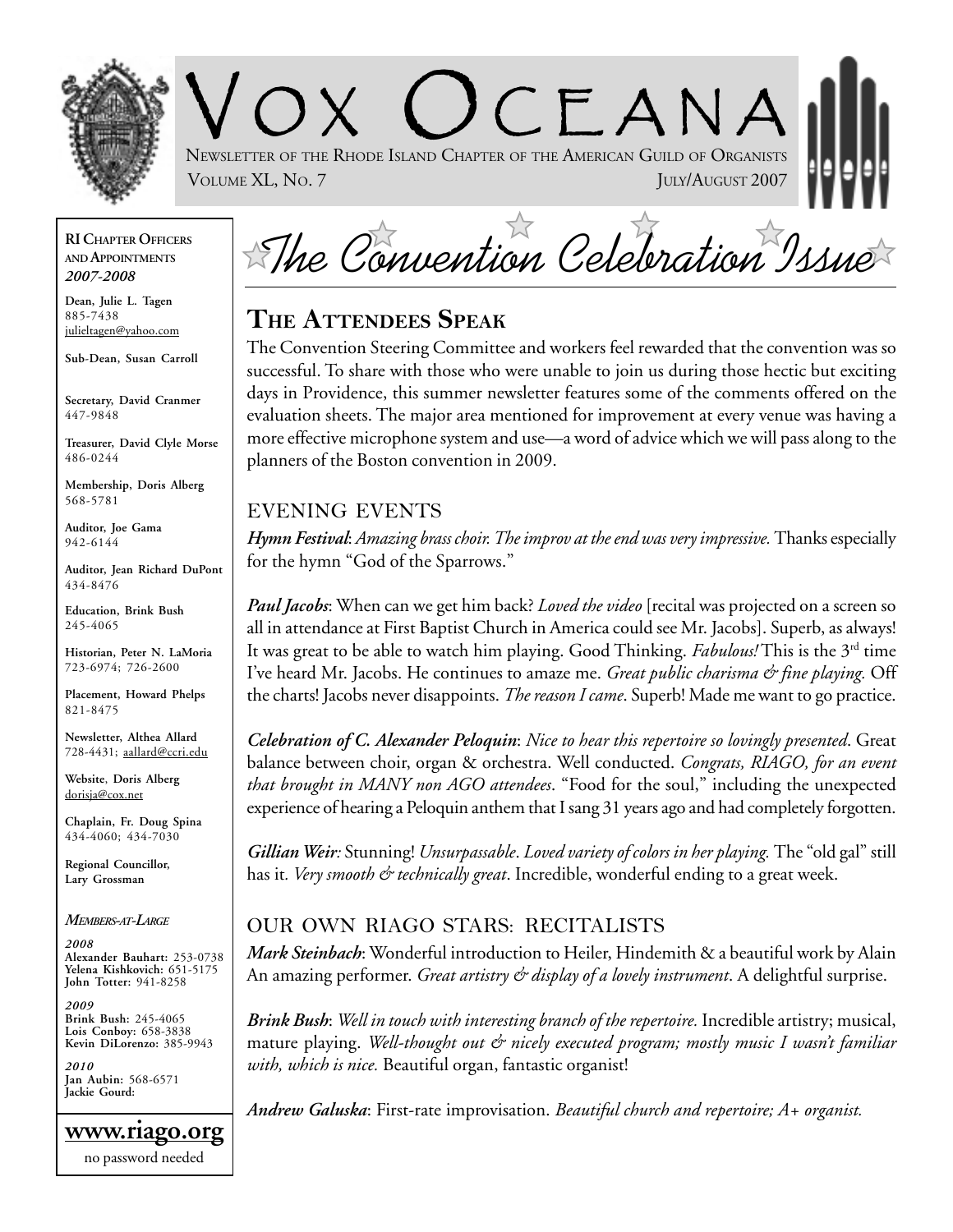#### PRESENTERS:

*Martha Sobaje* on praise team building: Presented well. *Enjoyed tremendously Priscilla Rigg* on bell choirs: Useful; well planned

*Peter Krasinski* on improvising: *How does one walk in "cold" & teach improv to a bunch of organists of varied experience* while keeping their attention? Peter K. not only knows how- he does it. Peter is gifted improviser and great communicator.

## STARS FROM AFAR: RECITALISTS

*Patricia Snyder* recital: *It was wonderful to be introduced to Barbara Kolb's work as well as all of these NE composers.* Very interesting program of New England composers masterfully performed.

*Hope Davis*: *Interesting, new music.* A very good concert to make us appreciate far more our black heritage.

#### PRESENTERS:

*Paul Jacobs* Master class: What a privilege to get a "peek" into his brain to see how he approaches a piece! *He is obviously a gifted teacher TOO!*

*Glen Goda* on certification: My fears are gone!! Very productive. *VERY well done, good info.* Helpful and encouraging. *Kerala Snyder* on Buxtehude:The great scholar. Inspiring, informative. *Over my head but still very interesting.*

*Rodney Gisick* on vocal techniques: *Well presented.* Easy to follow & to do; practical & inspiring.

*Gillian Weir* masterclass: *Gave insights to make our playing more musical.* Rapport great with players & audience. *Jody Blaine Davis* on Children's choirs: Realistic for church choirs; great ideas; excited about children's choirs. *Energizing*

*session – the time flew by; she had enough skills, props and ideas to last for days!* Not enough time. *WOW.*

*William Tortolano* on Gregorian chant: Very, very helpful*. Good introduction*. Learned a lot about Gregorian Chant in 1 hour, both singing & directing it. *Being an active participant helped me learn the subject matter quickly.*

*Edwin Lawrence* on professional concerns: Fine examples, handouts. *Excellent session dealing with specifics & tapped the collective wisdom of the group.*

*Choral reading sessions* by Morningstar (led by *Charles Callahan*; accompanist: *Philip Martorella*) and GIA (led by *William Tortolano*; accompanist: *Diana Norton-Jackson*): Not enough time. Would like to have attended both. *Always great to sing new music.* Callahan excellent; material great.



*Stephen and Philip Martorella at the banquet.*

*Organ reading session*, for which convention goers signed out music to sight read at Providence College Chapel: Participating was a joy! Thanks for the music. *A chance to hear some new organ music, which was not available to survey in the exhibits.* Useful. *Good session. Heard some good accessible music.* Enjoyed hearing new music.

## PANELS FEATURING LOCAL AND REGIONAL TALENT:

*Panel on bringing children to the organ* featuring *Wayne Leupold, David Clyle Morse, Nancy Nicholson***:** Nice ideas**!** *Good panel with great ideas.* Interesting approach. *Enlightening! Many good ideas and suggestions .* All 3 excellent presenters! *Really good job; David Morse was excellent.*

*Choral Conducting Panel***:** *Rodney Gisick***,** *Michelle Holt, Fred Jodry, Peter Krasinski***,** *Edward Markward***:** Well moderated; lots of helpful suggestions & lots of time for participation from audience. *Good discussion. Many perspectives. Membership roundtable* moderated by *David Clyle Morse***:** Great ideas.*Very worthwhile! Four inspiring and varied presenters. Artistry in Worship Panel***:** *Gail Himrod, O.P., Fred Jodry, Rev. Sharon Key, Stephen Martorella* at which Rev. Key, a former opera singer, ended the session by singing a blessing: "There is a Balm in Gilead": A very interesting panel **of** interesting people. *Will remember "There is a Balm in Gilead" very touching.* Good advice: start communicating.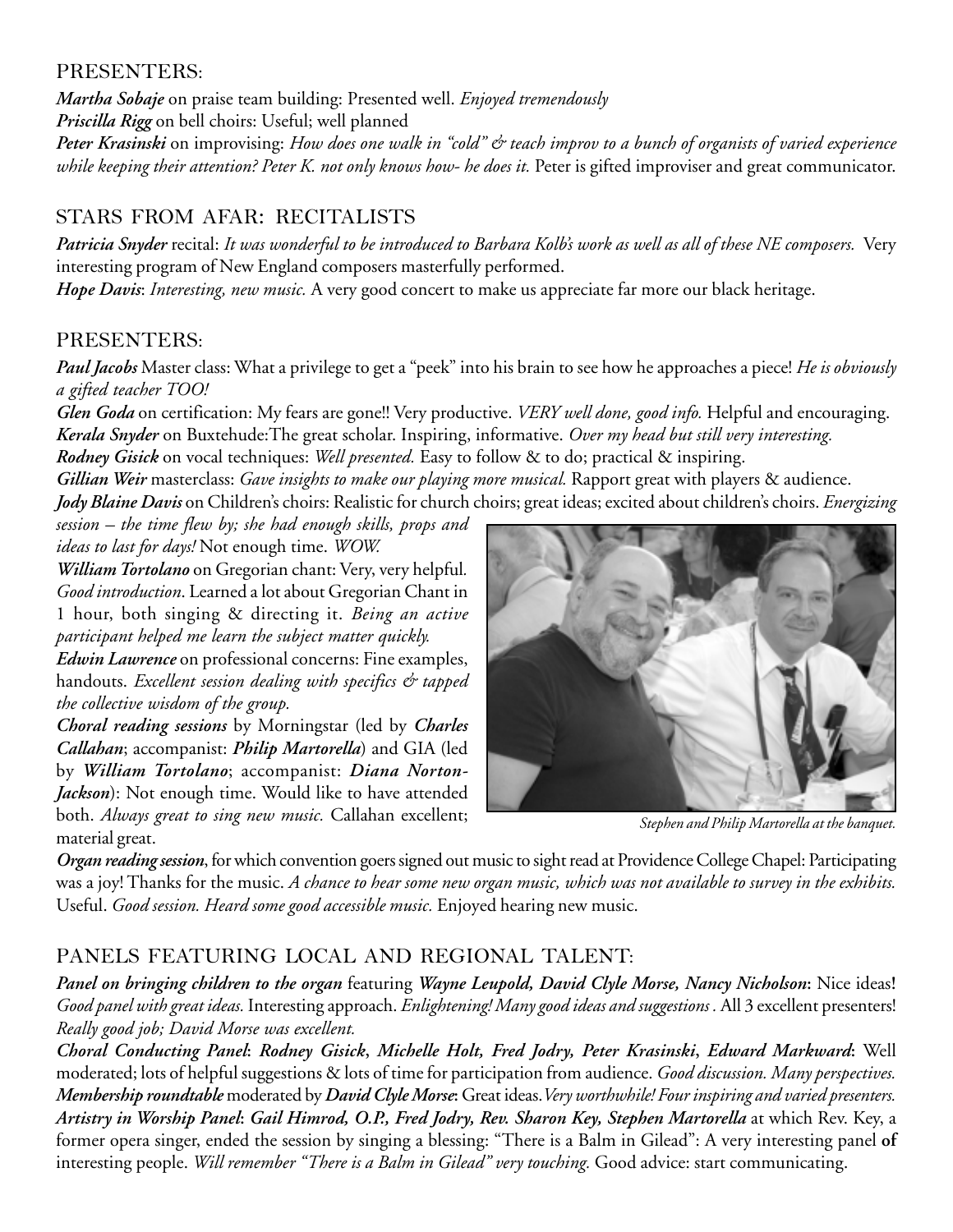*Quimby Competition Winner Recital: Most impressed with the Quimby winner[Raymond Nagem]. Your organization of the event was superb.* The recital by the Quimby competition winner was excellent. He was articulate and personable besides being an excellent organist. An inspiration.

## ALL OTHER THINGS CONSIDERED:

Nice flow to the schedule. *Well paced. Easy to get around on time. Reasonable start and end to day.* Good balance of free time and program; great to have water & snacks each day. *Lovely.* Providence easy to get around in; banquet very nice; mansion tour fabulous. Just enough free time. *Delicious banquet.* Thanks for being flexible when necessary! *Bus worked out great; I liked the flexibility.* Transportation was comfortable & timely; drivers, courteous and attentive. Pacing of workshops and concerts, excellent, with enough time for breaks! Best Fashion Statement: David Clyle Morse's bow ties! Wonderful program book layout. *Loved the size and detail in the program book.* Bravo on the convention booklet. Helpful and well thought out. *Nice choice of venues. Mix of instruments, great. Friendly hosts.* Thank you for all the work in putting such a fine convention together. All the committee were so helpful. Thank you!!! *Great job picking musicians and transportation. David Morse should be President of the USA!* Wonderful regional conference! Thank you very much.

#### THE PARTICIPANTS SPEAK:

#### **From** *Jeff Allard***, who participated in Peter Krasinski's workshop on improvisation:**

At the recent AGO Convention in Providence, I was fortunate to be able to hear and play some of the great instruments in Rhode Island. It was a joy to hear many of today's great organists. However, the high points of the convention were, for me, meeting organists from the area who are passionate about their own careers and eager to nurture the interest of a student. This was an important experience which has renewed my own interest and passion.

#### **From** *Rod Gisick***, presenter on vocal techniques; panelist on Conductors' Panel:**

As the incoming dean of the Springfield, MA chapter, as a presenter at the Region I convention, and as an attendee, I want to congratulate you all for the fabulous work you did with this convention! From beginning to end, the quality was high, the organization, solid; and the enthusiasm kept us all in an upbeat mood. I especially want to thank you for asking me to present! I thoroughly enjoyed both opportunities. And what a bunch of terrific recitals on wonderful organs in beautiful churches. You must be commended for a superb job.

#### **From** *Nancy Nicholson***, panelist, to Steve Martorella, program chair:**

As this was my first AGO convention, I had no preconceptions, and was pleasantly surprised by how stimulating the whole week was: the conventioneers were congenial, the concerts were wonderful, the classes and workshops I attended worthwhile. I want to thank you for your masterful planning and organizing of the program! It was impressive to have several truly Rhode Island programs for our conventioneers. It made for a convention that resonated beyond the AGO and touched a good many Rhode Islanders too. When the dust settles, let's have a party to celebrate!

#### **From** *Diana Norton-Jackson,* **host for tours and open bench at Trinity Church, Newport:**

I thought it was a great convention. The organ recitals were exceptional and reflected well on RI and our organists as well as distinguished guests. The choral reading session at which I played for Bill Tortolano had a lot of good music in the packet. He was very nice to work with. As always, it is such a pleasure to spend time with my colleagues. [On Tuesday between recitals] we had a steady stream of organists through Trinity and many played and enjoyed the refurbished organ. *Editor's note:* to hear the refurbished instrument again, see Events.

**And from** *Stephen Pinel,* **of the** *Organ Historical Society* **who is cataloging our convention booklet:** the news on the grapevine is that the convention was splendid and that Dame Gillian was magnificent.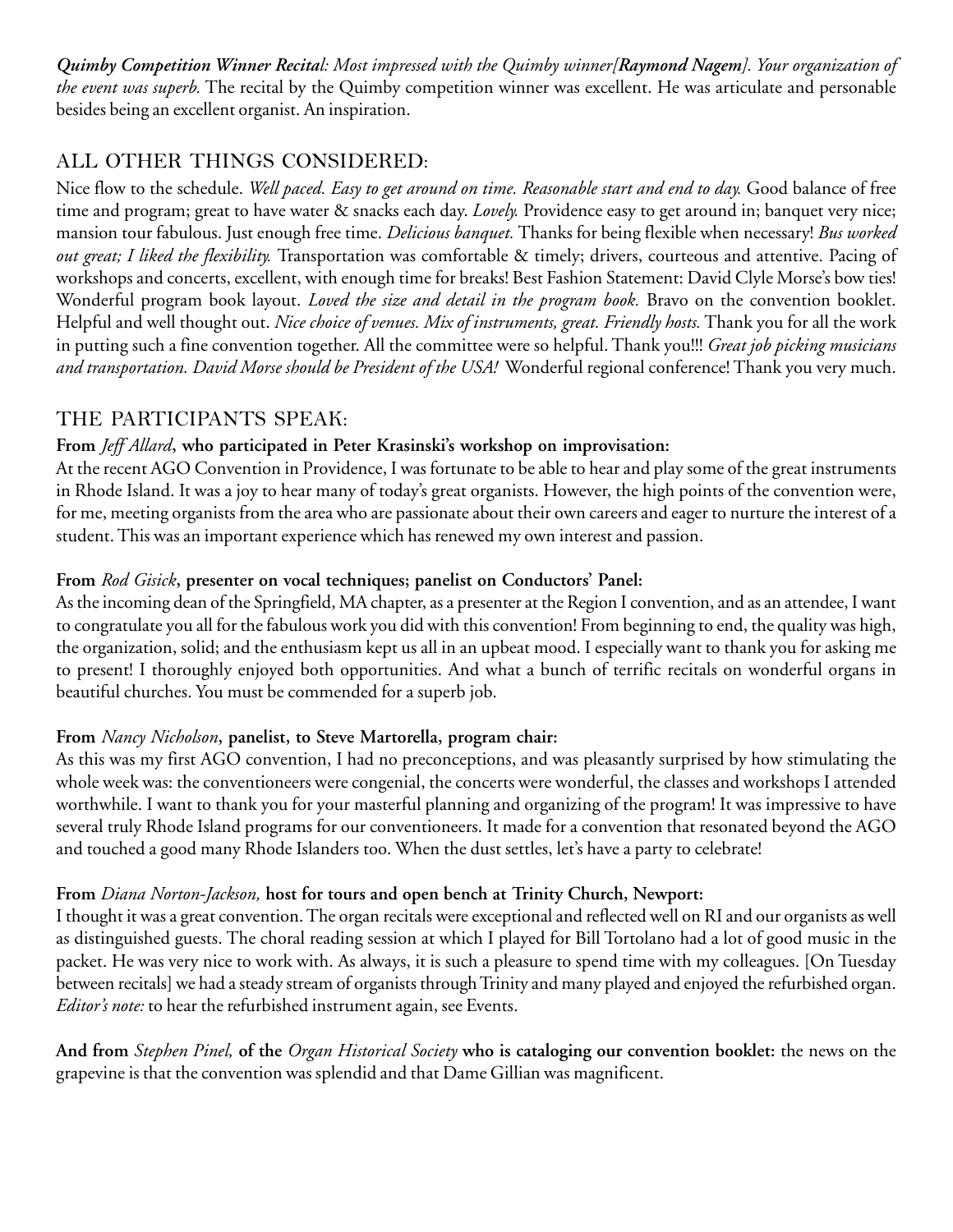# **EVENT**

**Sunday, September 23, 4:00 pm: Diana Norton-Jackson** presents a rededicatory recital for the Skinner-Wicks-Rodgers at Trinity Episcopal Church, Newport. A new 3-manual console with digital stops by Rodgers has been added to the older 30 rank pipe organ to complete the instrument. The program will include a brief dedication ceremony followed by a recital of period music from baroque to contemporary, including works by the "3 B's": **Bach, Bonnet**, and **Bossi**. Reception follows. Donations benefit the church's Parker organ fund.



*Dame Gillian Weir performs at Cathedral of SS. Peter & Paul.*

# **SCHOLARSHIP OPPORTUNITY**

In 2008 the Charlotte Hoyt Bagnall Scholarship for Church Musicians will hold a competition for high school musicians. The scholarship will grant awards of \$300 to \$1500 for the study of religions music and liturgy. High school students studying organ with an interest in church music are eligible to apply. The scholarship can be used for a variety of music studies including: organ lessons, high school and college level studies related to organ or religious music, and participation in organ festivals, seminars, music camps, etc. Information and applications can be obtained by visiting the scholarship website <http:/ /www.chbscholarship.com>, or by writing *The Charlotte H. Bagnall Scholarship*, 17 Beaverbrook Rd., West Simsbury, CT 06092. Applications due Dec. 31, 2007.



*The line forms for the Paul Jacobs recital at The First Baptist Church in America.*

# **NEED SHOES?**

Dorothy Yoreo has two pairs of size 7W women's Organmaster shoes, slightly used, which she would like to give to anyone who can use them. (401) 246-1223.

# **NEED AN ORGAN?**

Two people are interested in selling instruments: Gloria has a two manual organ with 16 pedals. She can be reached at (508) 473-9165. Rosalyn Laudati is offering a Kimball electric organ, pro entertainer model treasured by her late father. Call her at (401) 783-0193.



*Paul Jacobs and Masterclass participants.*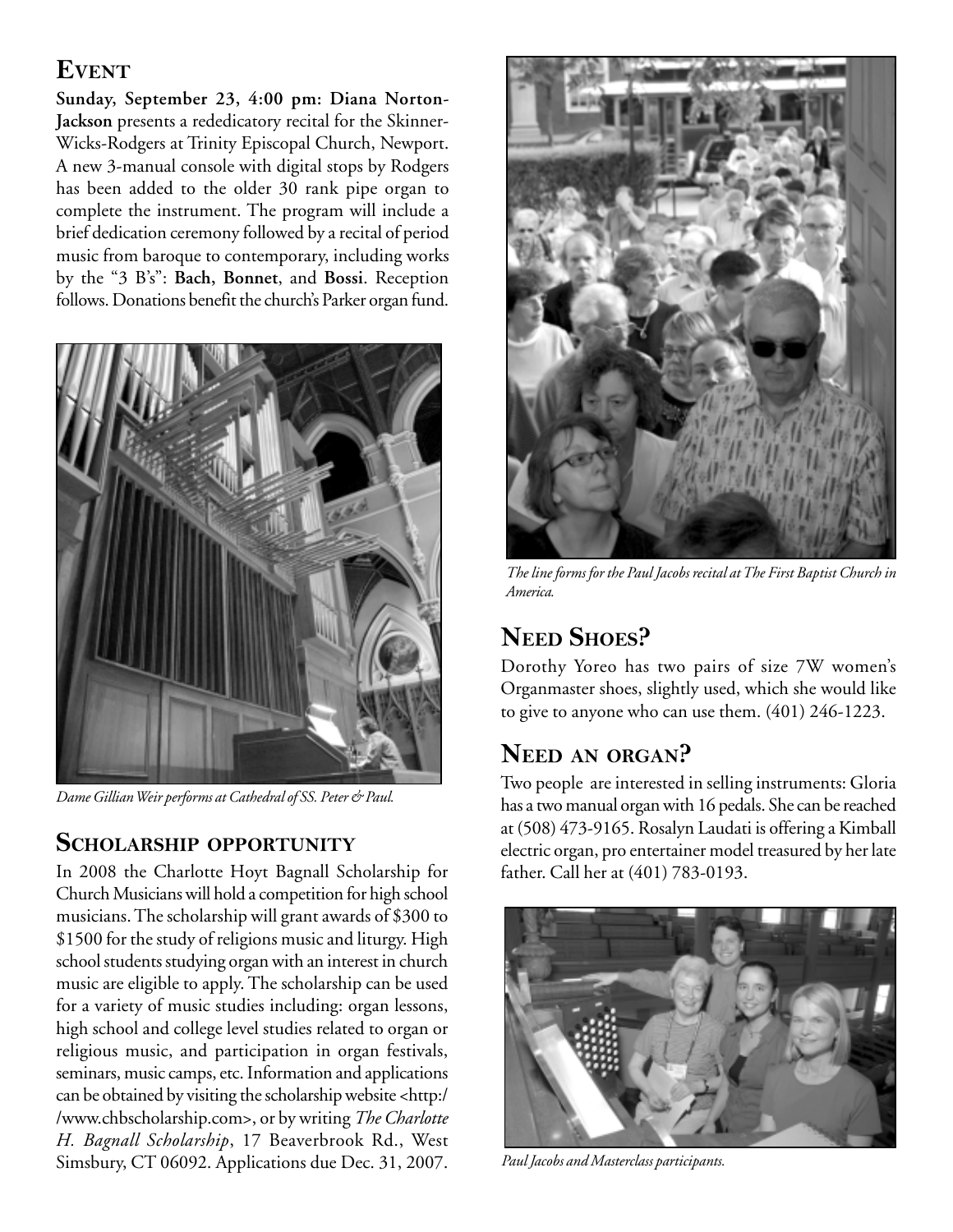# **SUBSTITUTE LISTINGS**

## *Report any changes to Howard Phelps.* Jeff Allard: 447-9035 (funerals) Laura Brion: 578-4491 (weddings, funerals) J Brink Bush: 245-4065 (weddings, funerals) Paul Cienniwa: (508) 676-8483 (\$150 min, No Sundays) Margaret Clark: 726-4128 (all) Lois Conboy: 658-3838 (weddings, funerals) Joan Daly: 943-5191 (weddings, funerals) Richard Funk: 351-7299 (all) Christopher Gage: 632-1863 (all) John Jannis: (508) 287-4031 (weddings, funerals) Mark D. Johnson: 709-3983 (weddings, funerals, no Sun. AM) Brian Larkin: 272-8318 (all) Mary Jane Lide: 245-8331 (all) Philip Martorella: 885-3431 (weddings, funerals) Elsie McNeill: (508) 673-2583 (all) David Clyle Morse: 486-0244 (all, no Sun. AM) Nancy Nicholson: 521-9097 (all) Howard Phelps: 821-8475 (no RC) Jane B. Rankin: 884-0669 (funerals - weekdays only) Martha Sobaje: 823-8024 (weddings, funerals, no RC) Julie Tagen: 885-7438 (weddings, funerals) Terry Taylor: 253-9030 (no RC; pipe organs only) Br. E. J. Kevin Valentine: 273-1731 (weddings, funerals; all denom) Laya Varghese: 908-420-1531 (No Holidays; Providence Only) Verna Westhaver: 682-2636 (sub/interim) Waylon Whitley: 369-7858 (weddings, funerals, etc.; no Sun. AM) Dorothy Yoreo: 246-1223 (all)

# **WWW.RIAGO.ORG WORKS!**

We received the following testament to the effectiveness of our web page:

Ms. Tagen, My name is Dennis Kohl and I am the pastor at Pilgrim Lutheran Church in Warwick. We had a listing on the web page, looking for a Minister of Music. We are about to fill that position... Actually, it was through the web page that we were able to hear about one of our candidates, a woman who is just about to graduate from the Royal College of Music in Stockholm. The internet is a wondrous tool!

Gratefully, *The Rev. Dennis Kohl*

*Editor*: Welcome new member **Kajsa Källqvist** to Rhode Island and to the RIAGO.

# **PLACEMENT LISTING**

All job seekers are encouraged to speak with the previous organist prior to accepting a long-term engagement. Phenix Baptist Church 3/06 2 Fairview Avenue, West Warwick, RI 02893 Linda S. Martin (401) 294-6318 x103; (401) 397-7154 O/D \$120/week (4 hrs) Adams 2 Mn Tracker 15 stops People's Baptist Church (American Baptist) 8/06 1275 Elmwood Avenue, Cranston, RI 02907 Dr. King Odell (401) 941-5472 O/D \$8000 3 hrs/week Moller 3 man. 25 Rank Pipe Calvin Presbyterian Church 8/06 126 Angell Road, Cumberland, RI 02864 Pam Marcil (401) 333-0355 O/D \$8000-\$10000 Moller 2 Manual Pipe St. Peter's & St. Andrew's (Episcopal) 12/06 25 Pomona Avenue, Providence, RI 02908 Rev. Joyce Penfield (401) 272-9649; (401) 350-0021 O/D \$125/service C.B. Fiske 13 Rank Tracker St. Francis de Sales Catholic Church 5/07 381 School Street, North Kingston, RI 02852 Rev Betrand L. Theroux (401) 884-2105 O/D \$25,000 LA Carlson 2 Mn Pipe Wesley United Methodist Church 7/07 55 Woodland Street, Lincoln, RI 02865 info@wesley-umc.org; (401) 724-7954 Organist \$12000-\$14000 Moller 2 man/26 stps/27 rnks Church of the Epiphany (Episcopal) 7/07 1336 Pawtucket Avenue, Rumford, RI 02916 Beth Dench (401) 434-5012 O/D \$25280+ Moller 2 Man. 10 Ranks

*Members interested in open bench listings are invited to contact Howard Phelps (821-8475) for more information than appears here.*

# **MEMBER NEWS**

Welcome new member **Eric Mazonson**, 35 Myrtle Street, Pawtucket, RI 02860-3012.

# **FROM THE EDITOR**

Submit for September newsletter by July 20, by e-mail (preferred) or snail-mail: aallard@ccri.edu; 166 Suffolk Ave., Pawtucket, RI 02861-2143.

*Althea Allard*